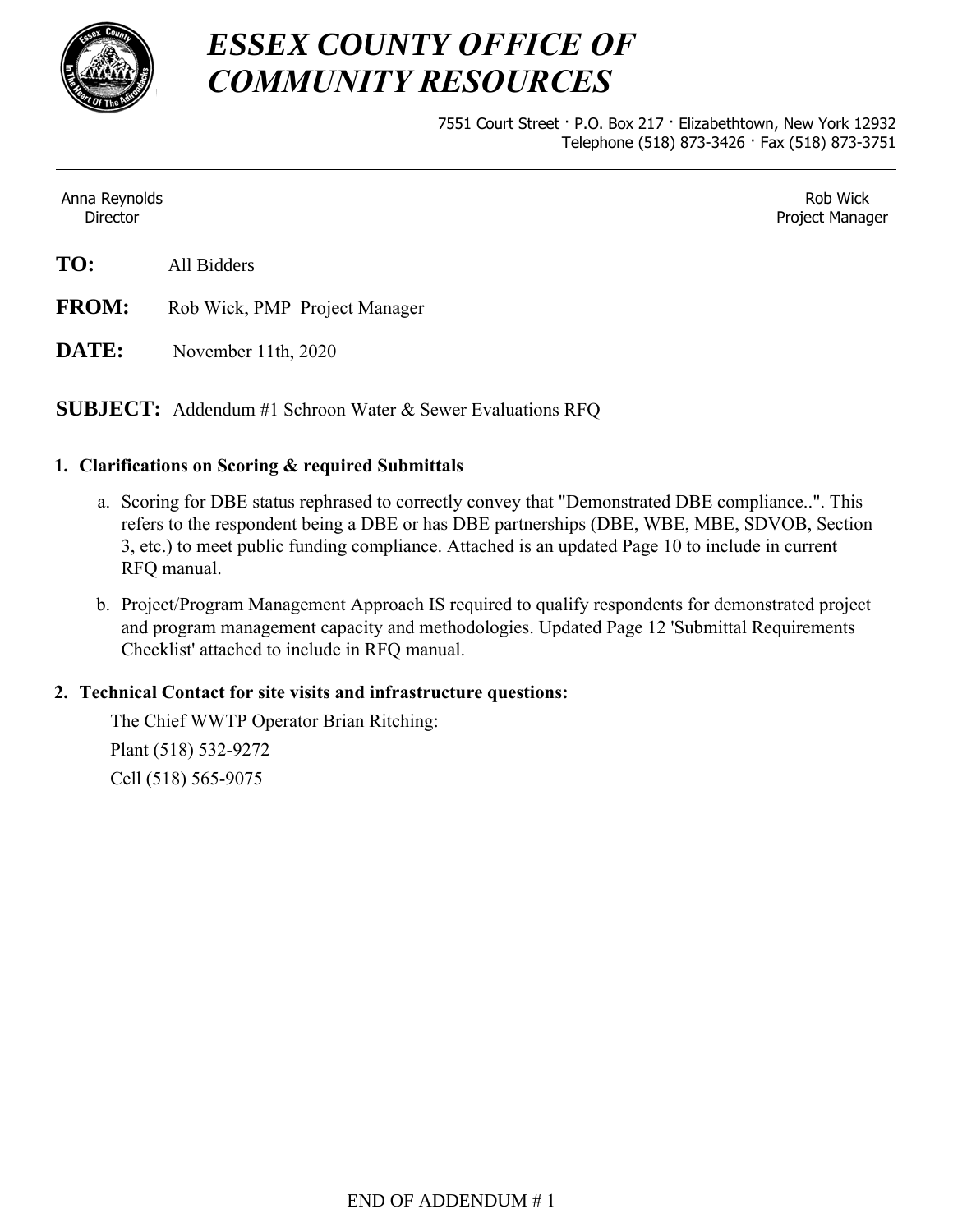The Town makes no representations or warranties regarding the accuracy of any information provided in this solicitation and will have no liability or obligation with regard to its contents. Respondents will not be reimbursed for costs incurred in the preparation of the submittal.

## **EVALUATION CRITERIA AND SCORING**

In evaluating responses to this Request for Proposal, the Town will take into consideration the experience, capacity, and costs that are being proposed by the Respondent. The following Evaluation Criteria will be considered in reviewing submittals:

The point system is to evaluate the experience and capacity of the Respondent. Maximum is 100 Points:

Respondents will be awarded up to 10 Points for Completeness of Response.

| $\bullet$ | Respondents will be awarded up to 90 Points for Qualifications Proposal. |                                                                             |           |
|-----------|--------------------------------------------------------------------------|-----------------------------------------------------------------------------|-----------|
|           | $\circ$                                                                  | Technical Experience of the Firm:                                           | 15 Points |
|           | O                                                                        | Technical Experience of the Project Team:                                   | 15 Points |
|           | $\circ$                                                                  | Demonstrated DBE compliance (is DBE or presents partnerships): 15 Points    |           |
|           | $\circ$                                                                  | Project / Program Management Approach:                                      | 15 Points |
|           | $\circ$                                                                  | <b>Quality of Related Project Vignettes:</b>                                | 10 Points |
|           | $\circ$                                                                  | Other Unique Qualifying Attributes:                                         | 10 Points |
|           | $\circ$                                                                  | Administrative Capacity & Experience on Publicly funded projects: 10 Points |           |

10